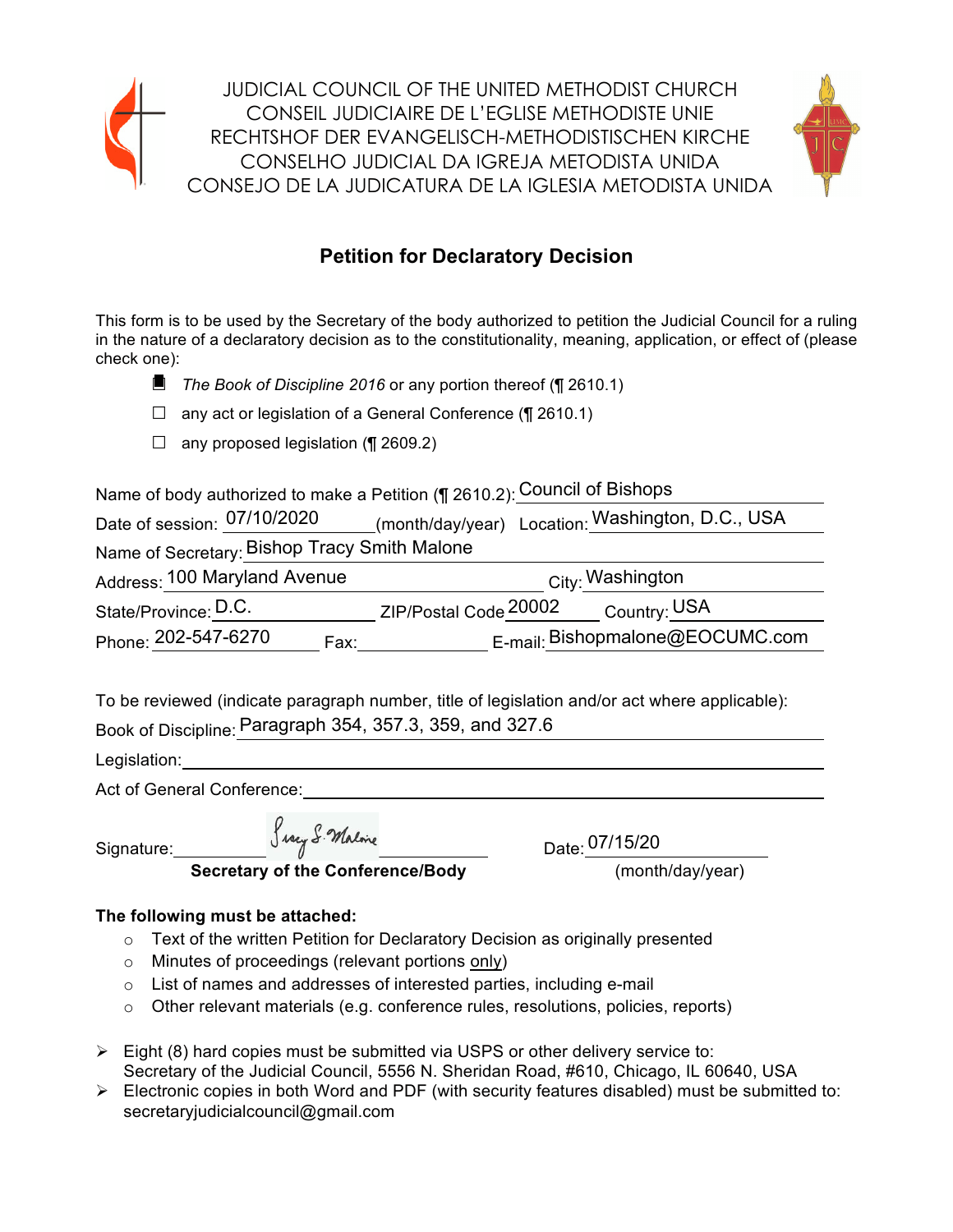# **IN THE JUDICIAL COUNCIL OF THE UNITED METHODIST CHURCH IN RE: CLARIFICATION & CONDITIONAL STAY OF DECISION 1383 PETITION REQUESTING DECLARATORY DECISION**

The Council of Bishops of the United Methodist Church ("COB") petitions the Judicial Council to make a declaratory decision clarifying Decision 1383 and to conditionally stay the decision pending legislative action by the General Conference.

#### *Jurisdiction*

 The Judicial Council has jurisdiction to issue a declaratory decision pursuant to ¶ 2610.1 of the 2016 Book of Discipline. The COB is authorized to make this request pursuant to ¶ 2610.2(b). The COB voted to request this declaratory decision on July 10, 2020. A copy of the electronic vote of the COB meeting authorizing this petition is attached hereto as Exhibit A.

 The request for a conditional stay of Decision 1383 pending legislative action by the General Conference is authorized by ¶ 2610.1, which gives the Judicial Council jurisdiction to determine the application of the legislation and its effect on the individuals and bodies charged with implementing it.

### *Interested Parties*

The COB and the interested parties in Decision 1383 are interested parties in this matter.

#### *Introduction*

In Decision 1383, the Judicial Council stated as follows:

Absent specific provisions barring members of the Cabinet, Board of Ordained Ministry, Conference Relations Committee, and Administrative Review Committee from voting in the clergy session on recommendations for involuntary change of status, the entire regulatory scheme lacks safeguards to guarantee an impartial process carried out by an independent body. The provisions in *The Book of Discipline of The United Methodist Church, 2016* setting forth the administrative process leading to involuntary leave of absence (¶ 354), involuntary retirement (¶ 357.3), administrative location (¶ 359), and discontinuance from provisional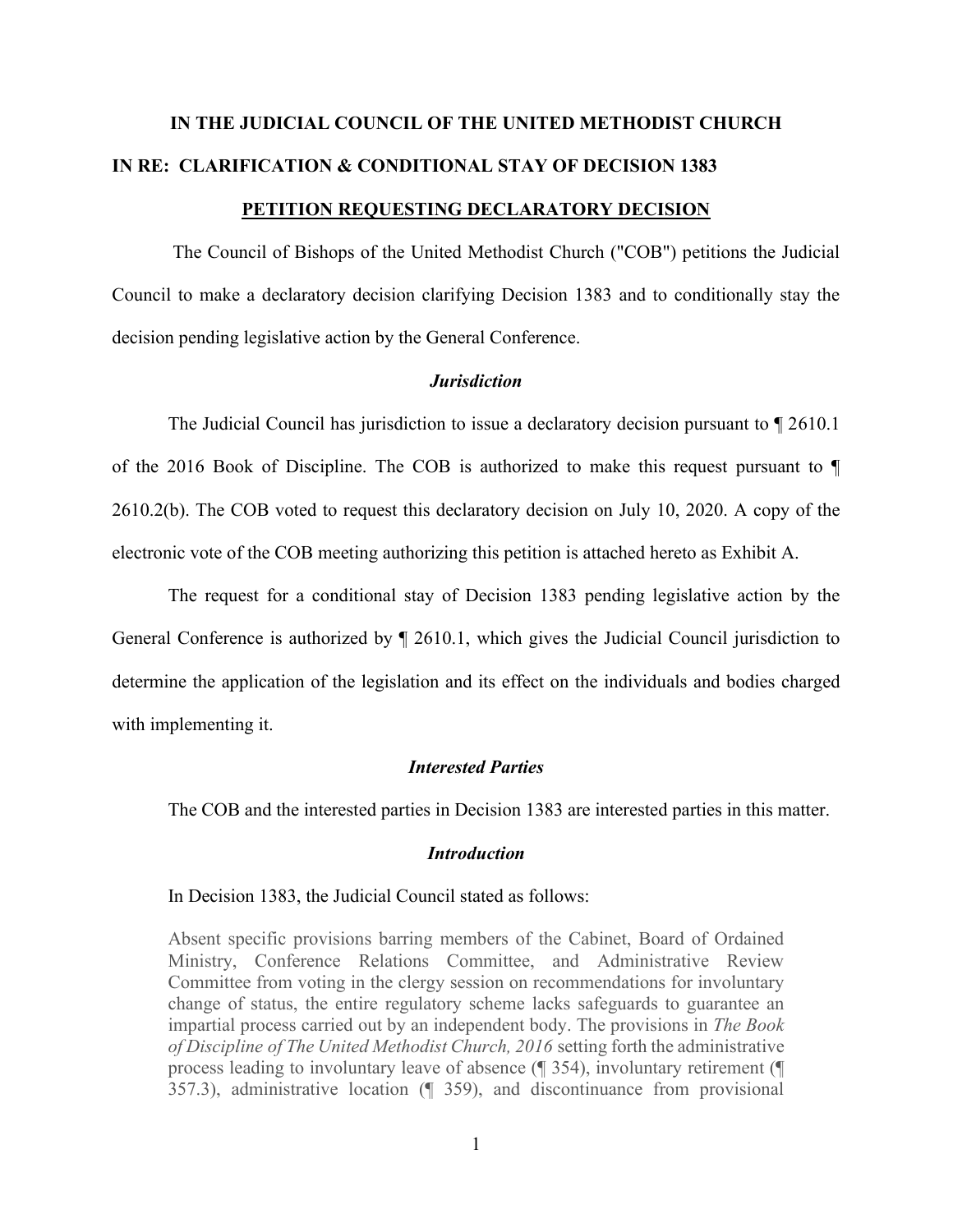membership (¶ 327.6) violate the guarantees of a fair and unbiased process in ¶¶ 20 and 58 and are unconstitutional, null and void. The effect of this ruling shall be prospective and shall not affect pending administrative cases that were filed prior to this date.

 At the time Decision 1383 was issued on November 1, 2019, the next session of the General Conference was scheduled for May of 2020, which would have provided an adequate timeframe for the General Conference to legislatively act to bring the Administrative Fair Process back into constitutionality before Clergy Sessions would need to make any final decisions on involuntary leave of absence (¶ 354), involuntary retirement (¶ 357.3), administrative location (¶ 359), or discontinuance from provisional membership (¶ 327.6). Due to the COVID-19 pandemic, the General Conference has been postponed to September of 2021, thus delaying the possibility of a legislative correction in response to Judicial Council Decision 1383 for two (2) annual conference years and clergy sessions. "As a part of the holy covenant that exists with the membership and organization of The United Methodist Church," ¶ 362.2 requires Administrative Fair Process in order to insure the "protection of the rights of individuals and for the protection of the Church in administrative hearings." Upon a literal reading of the provision of Decision 1383 quoted above, the COB and bodies such as the conference relations committee, the board of ordained ministry, the administrative review committee, and the clergy session are unable to enact any process, make any decisions, or otherwise fulfill their responsibility to provide a process for the protection of individuals and the Church. Decision 1383 prevents bodies entrusted with ensuring fair process from completing their work related to involuntary changes of status. Given the delayed General Conference and the risk to individuals and to the Church that is before us without a fair process in place, the COB seeks clarification of the decision by petitioning the Judicial Council for a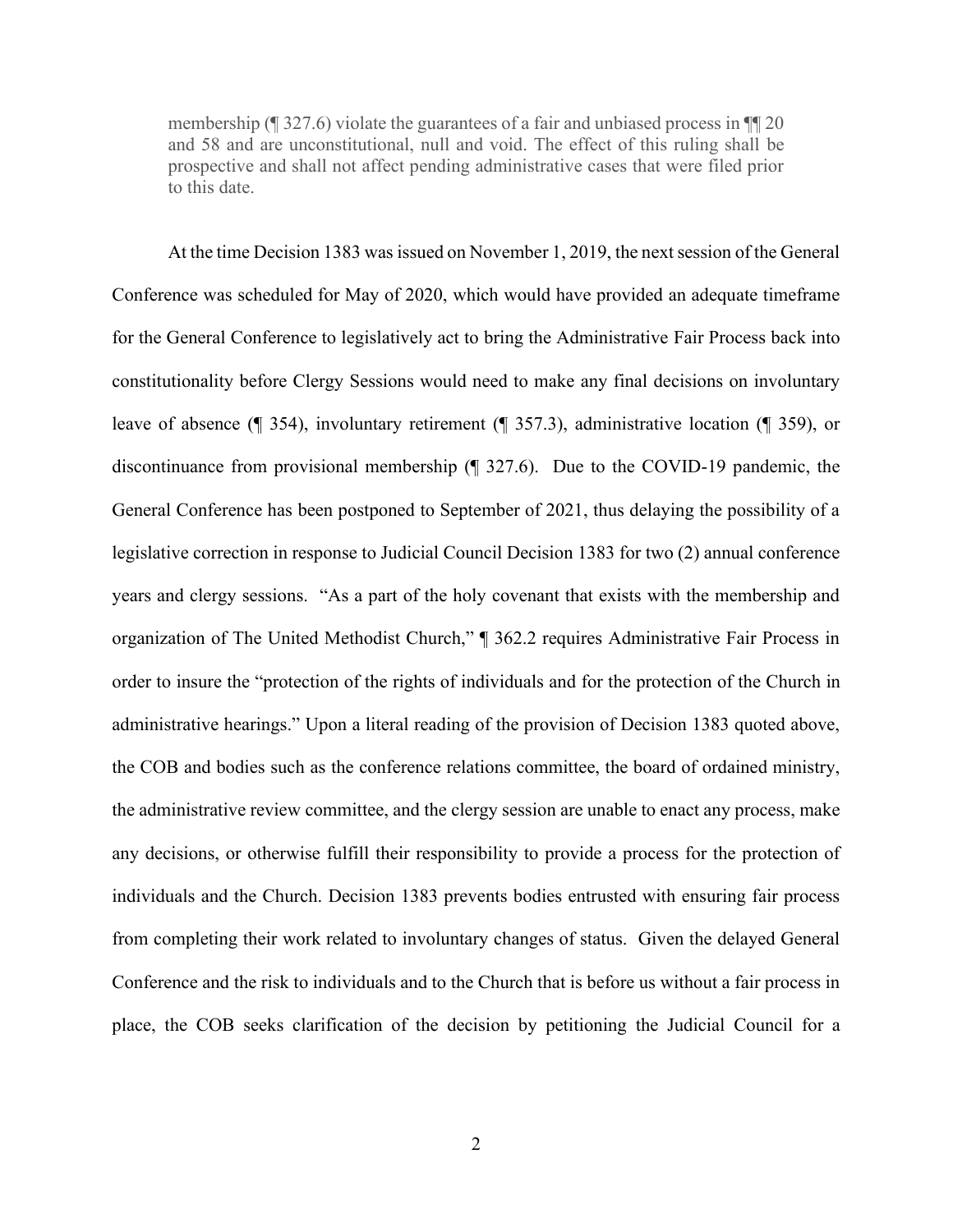declaratory decision on two questions. The COB also seeks a stay of Decision 1383 conditioned on the adoption of the following process for the clergy session:

Members of the Cabinet, Board of Ordained Ministry, Conference Relations Committee, and Administrative Review Committee shall not vote in the Clergy Session on recommendations for involuntary leave of absence (¶ 354), involuntary retirement (¶ 357.3), administrative location (¶ 359), or involuntary discontinuance from provisional membership (¶ 327.6).

#### *Questions Presented*

1. Does the language "[a]bsent specific provisions barring members of the Cabinet, Board of Ordained Ministry, Conference Relations Committee, and Administrative Review Committee from voting in the clergy session" in Decision 1383 allow an annual conference to adopt such provisions and thereby comply with the ruling of the decision in employing the administrative process provisions of ¶¶ 354, 357.3, 359 and 327.6?

 2. If an annual conference adopts the following provision, may it continue to employ the administrative process provisions of  $\P$  354, 357.3, 359 and 327.6: "Members of the Cabinet, Board of Ordained Ministry, Conference Relations Committee, and Administrative Review Committee shall not vote in the Clergy Session on recommendations for involuntary leave of absence (¶ 354), involuntary retirement (¶ 357.3), administrative location (¶ 359), or involuntary discontinuance from provisional membership  $(\sqrt{\phantom{a}}\,327.6)$ "?

 WHEREFORE, the Council of Bishops petitions the Judicial Council for a declaratory decision regarding the questions presented herein and respectfully requests a conditional stay of Decision 1383 pending legislative action by the General Conference so long as an annual conference adopts the prophylactic provision set forth in Question 2.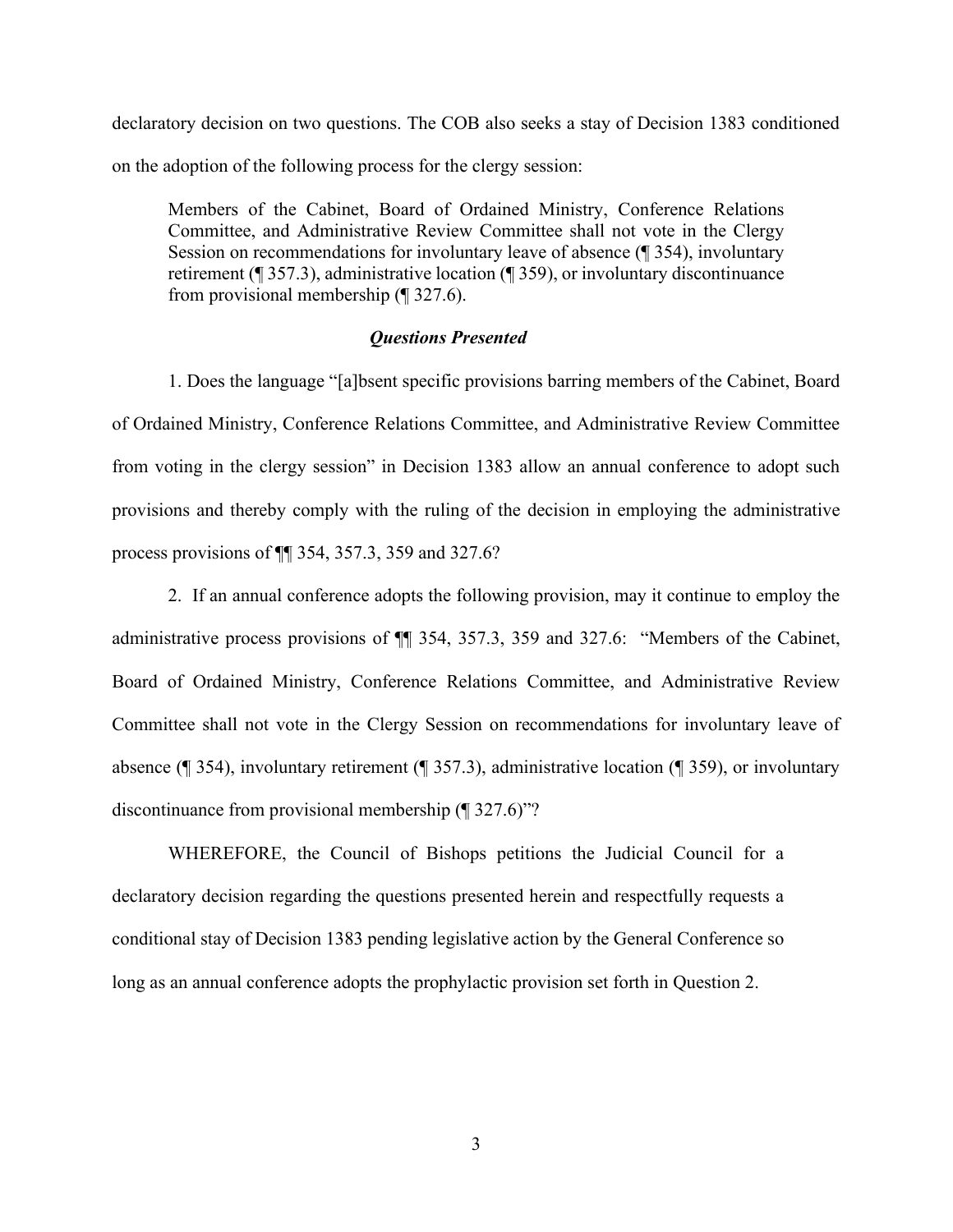Snary S. Malone

 $\overline{\phantom{a}}$  , and the set of the set of the set of the set of the set of the set of the set of the set of the set of the set of the set of the set of the set of the set of the set of the set of the set of the set of the s BISHOP TRACY SMITH MALONE **SECRETARY** COUNCIL OF BISHOPS

#### **Interested Parties from Decision 1383:**

List of names and addresses of interested parties, including e-mail.

Robert F. Zilhaver Connellsville District UMC 30 East Main St. Suite 202 Uniontown, PA 15401 connelsville.ds@wpaumc.org

John R. Wilson The United Methodist Center, 1204 Freedom Road, PO Box 5002 Cranverry Township, PA 16066-0002 conference.secretary@wpaumc.org

Cynthia Moore-Koikoi, Resident Bishop of the Pittsburgh Area The United Methodist Center 1204 Freedom Road, PO Box 5002 Cranberry Township, PA 16066-0002 umbishop@wpaumc.org